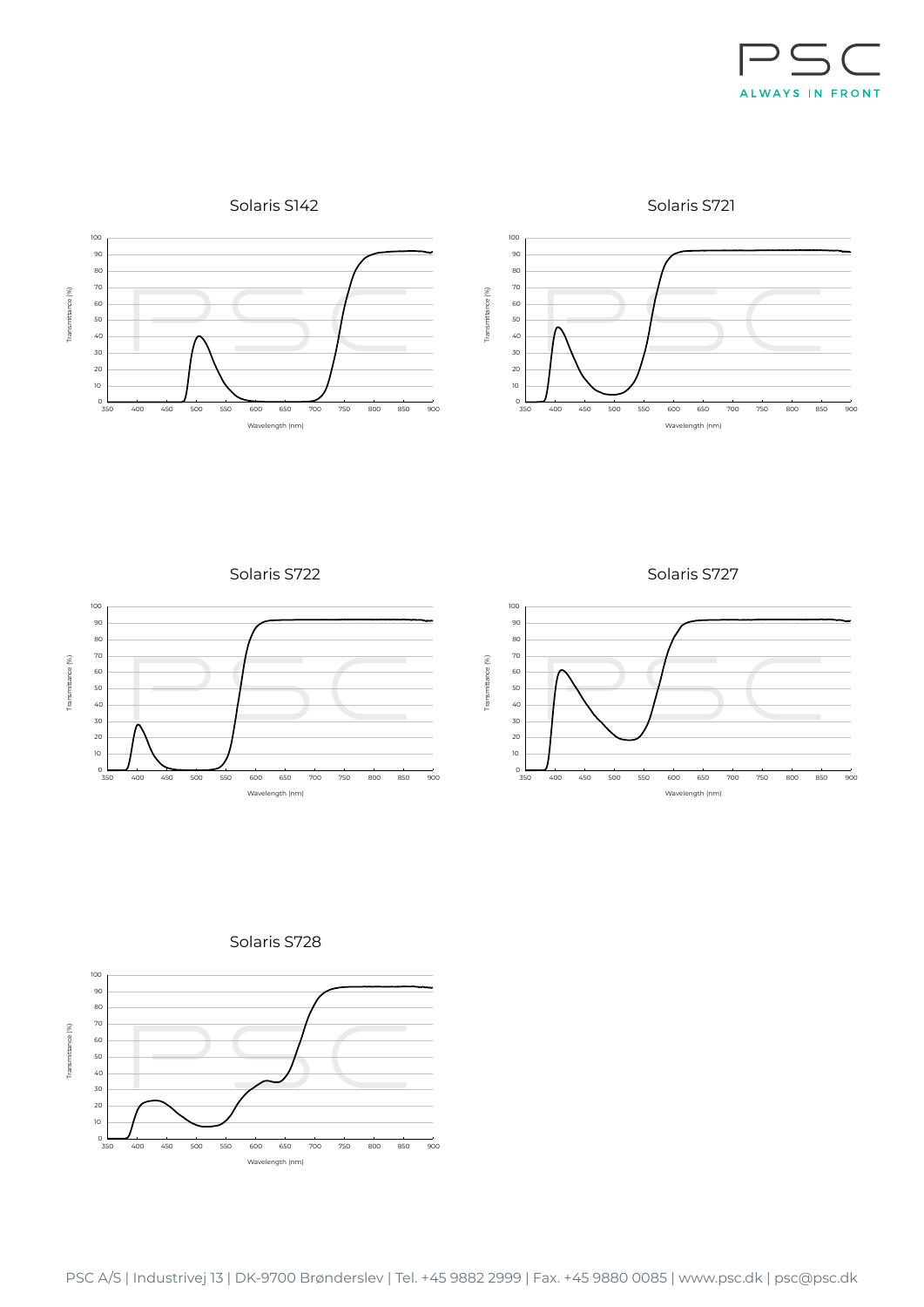

Solaris S735

Solaris S737





Solaris S738



Solaris S742